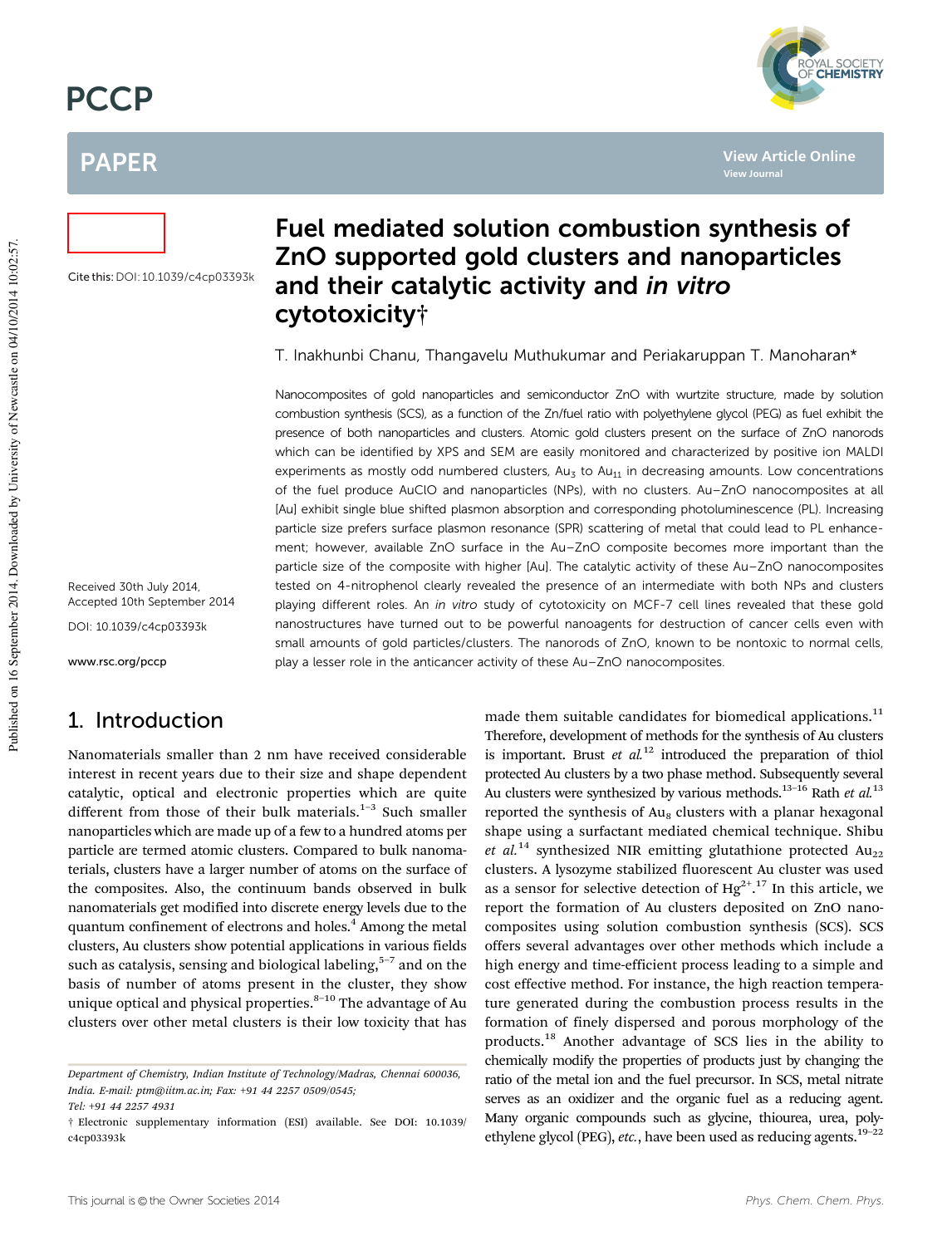These compounds differ in their reducing power and the amount of gases they generate. The particle size, morphology and optical properties of the particles depend on the type of fuel employed and also on the ratio of oxidizing and reducing agents used during the combustion synthesis. It has been reported that the optical properties of semiconductor materials improve significantly on coupling with surface plasmon (SP) based noble metals. A 14-fold photoluminescence (PL) enhancement of InGaN/GaN quantum wells was observed by capping with Ag due to SP mediated emission.<sup>23</sup> Many other semiconductor metal nanocomposites such as Ag–ZnO, Au–ZnO, Al–ZnO and Pt–ZnO were studied to investigate the energy transfer between the semiconductor and the SP of the metal. $24-27$  Herein, the roles of fuel in the cluster formation and optical properties of Au–ZnO have been investigated. PEG was used as fuel in the synthesis of pure ZnO and Au–ZnO nanocomposites. To examine the catalytic activity of metal nanoparticles, many studies have been reported on the reduction of nitro compounds into amino derivatives using metal nanoparticles as a catalyst.  $28-31$ In this article, we analyzed the catalytic activity of Au–ZnO nanocomposites by studying the reduction of 4-nitrophenol  $(4-NP)$  with NaBH<sub>4</sub> in the absence and presence of Au–ZnO nanocomposites. The current findings will show the importance of fuel and percentage of doping to get desired Au–ZnO nanocomposites. In addition our work is able to predict the course of the reduction process with differential roles of both nanoparticles and clusters. In addition the gold clusters and nanoparticles on the surface of ZnO have anticancer characteristics.

### 2. Experimental details

#### 2.1. Chemicals

Zn(NO<sub>3</sub>)<sub>2</sub>·6H<sub>2</sub>O (Qualigens), NaBH<sub>4</sub>, polyethyleneglycol (Merck), HAuCl4-3H2O, 4-nitrophenol (laboratory reagent), methanol (SRL) and dithranol, dihydroxybenzoic acid, and sinapinic acid were procured from Aldrich. All other reagents were of analytical grade. Millipore water was used for all analyses.

#### 2.2. Instrumentation

Samples were characterized by different techniques. X-ray powder diffraction measurements were recorded using an X-ray diffractometer (Bruker D8 ADVANCE) using CuK $\alpha$  ( $\lambda$  = 0.1548 nm) radiation. DRS UV-visible spectra of all the samples were measured using an evolution 600 UV-vis spectrophotometer using  $BaSO<sub>4</sub>$  as a reference. X-ray photoelectron spectra (XPS) were measured using an Omicrometer Nanotechnology instrument. UV-visible absorption spectra were recorded using a Perkin-Elmer Lambda 25 instrument. PL measurements were acquired using a Jobin Yvon Flurolog-3-11 spectrofluorometer. The morphology and composition of samples were recorded using a field emission scanning electron microscope (FE-SEM, F E I quanta FEG 200 – high resolution scanning electron microscope) equipped with an energy dispersive X-ray analyser (EDX). A high resolution transmission electron microscope (HRTEM, JEOL 3010) operated at 300 kV was used for the identification of size and lattice fringes of the samples. Matrix assisted laser desorption time of flight

(MALDI-TOF) mass spectra were acquired on a Bruker Ultraflextreme equipped with a pulsed IR laser with 337 nm wavelength. All mass spectra were acquired in the positive reflection mode. EPR spectra at both room temperature (300 K) and liquid nitrogen temperature (77 K) were recorded on a BRUKER N500 EPR spectrometer.

#### 2.3. Methodology

2.3.1. Synthesis and characterization. Nanocrystalline ZnO was prepared by the SCS method reported earlier by our group.<sup>32</sup> In brief,  $\text{Zn}(\text{NO}_3)_{2}$  was used as the Zn source and PEG as the fuel. It involves direct mixing of a desired molar ratio of  $\text{Zn}(\text{NO}_3)_2$  and PEG. The ratio of  $\text{Zn}(\text{NO}_3)_2$  to PEG was varied from 3 to 30 depending on the desired products, varying the molar ratio. After mixing  $Zn(NO<sub>3</sub>)<sub>2</sub>$  and PEG uniformly, the mixture was transferred to a muffle furnace preheated to 450  $^{\circ}$ C for ignition. The reaction lasted for less than ten minutes and produced dry ZnO nanocrystals. The synthesized material was further kept at the same temperature for another 20 min. Different concentrations of Au–ZnO nanocomposites were also synthesized by the same procedure with  $HAuCl<sub>4</sub>$  as the Au source. After completion of the reaction, the samples were washed with millipore water several times and then with methanol in order to remove the impurities. The synthesized materials were finally calcined at 500  $\degree$ C for 30 min. The prepared samples have been designated as 0.2% Au–ZnO, 0.5% Au–ZnO, 1% Au–ZnO and 5% Au–ZnO respectively for the compositions  $Au_{0.002}Zn_{0.998}O$ , Au<sub>0.005</sub>Zn<sub>0.995</sub>O, Au<sub>0.010</sub>Zn<sub>0.99</sub>O and Au<sub>0.050</sub>Zn<sub>0.95</sub>O.

For MALDI-TOF measurements,  $2 \mu L$  of the nanoparticle suspension prepared in 10  $\mu$ L of 0.1% TFA was mixed with 2  $\mu$ L of dithranol matrix, and then  $0.2 \mu L$  of the mixture was deposited on the MALDI plate and allowed to air-dry before MALDI-TOF MS measurements.

2.3.2. Catalytic reduction. The catalytic reduction reaction was carried out in a 10 ml volumetric flask. In a typical reaction 8 ml of 0.1 mM solution of 4-NP was mixed with 2 ml of 15 mM ice cold NaBH<sup>4</sup> solution. This was followed by the addition of 50 mg of Au–ZnO NPs and the solution was stirred for a regular interval of time. Then the solution was centrifuged and the supernatant was subjected to UV-visible absorption measurements in the scanning range of 200–600 nm at room temperature and 50 $\degree$ C.

2.3.3. In vitro assay for cytotoxic behaviour (MTT assay). The 3-(4,5-dimethylthiazol-2-yl)-2,5-diphenyltetrazolium bromide (MTT) assay was carried out to determine the viability of cells based on the reductive cleavage of MTT (a yellow salt) to formazan (a purple compound) by mitochondrial dehydrogenase of living cells. Cytotoxicity of samples on MCF-7 (the cancer cell line was obtained from the National Centre for Cell Sciences (NCCS), Pune) was determined by the MTT assay.<sup>33</sup> Cells  $(1 \times 10^5$  per well) were plated in 1 ml of RPMI medium/well in 24-well plates. After 48 h of incubation, the cells reach confluence. The cells were then incubated in the presence of various concentrations of the samples of nanoparticles/clusters (6, 12, 25, 50, 100 and 200 mg per well) which were prepared with different ZnO/PEG fuel ratios for 48 h at 37  $^{\circ}$ C in a CO<sub>2</sub> incubator. After the removal of sample solution the wells containing leftover live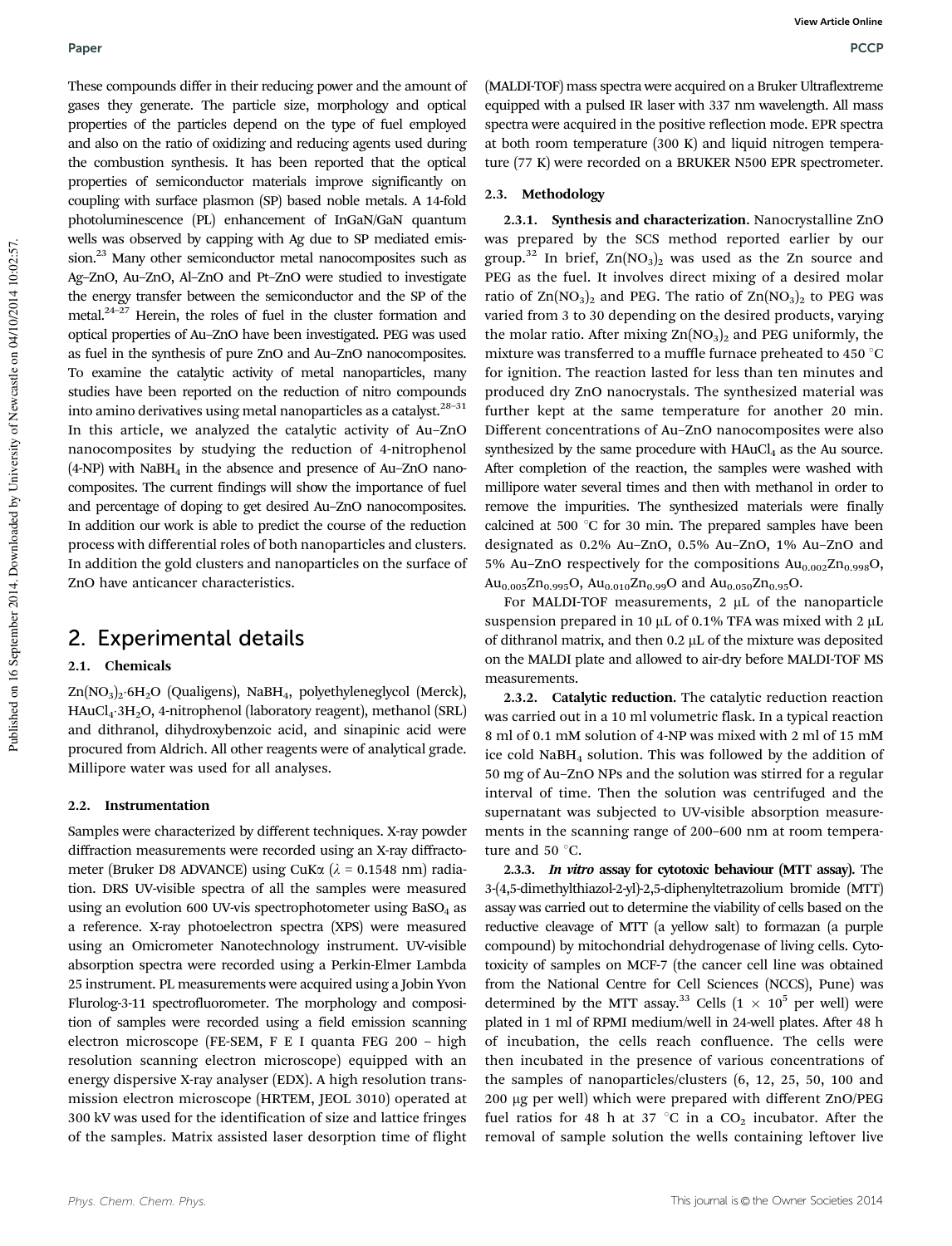cells were carefully washed with PBS (pH 7.4). To this was added 200 µl per well  $(5 \text{ mg ml}^{-1})$  of 0.5% MTT-PBS solution and incubated for 4 h which was followed by the addition of 0.04 M HCl/isopropanol. Spectrophotometric absorbance of the purple blue formazan dye was measured using a microplate reader at 570 nm (Biorad 680). Measurements were performed and the concentration required for 50% inhibition of viability (IC50) was determined graphically. The sample without any cells served as a blank. The effect of the samples on the proliferation of MCF-7 was expressed as % cell viability. A control experiment was performed with 3T3 fibroblast cells.

# 3. Results and discussion

### 3.1. XRD studies reveal the importance of fuel concentration in the formation of Au clusters

Fig. 1a shows the XRD patterns of pure ZnO and Au–ZnO nanocomposites where the Zn/PEG ratio was kept at 30 but the Au concentration was varied from 0 to 5%. The entire diffraction pattern is well assigned to ZnO and Au according to JCPDS Card No. 36-1451 and 65-2870 respectively. ZnO exhibits a wurtzite and Au a face centred cubic (fcc) structure. The average crystallite sizes in the ZnO and Au–ZnO samples were estimated using the Debye–Scherrer equation. The particle size of pure ZnO and



Fig. 1 (a) X-ray diffraction patterns of pure ZnO and Au–ZnO nanocomposites prepared at a Zn/PEG ratio of 30, (b) X-ray diffraction pattern of precalcined 5% Au–ZnO. The inset picture shows the enlarged XRD peaks between  $2\theta = 30$  and 36

5% Au–ZnO was calculated to be 28 nm and 18 nm according to the (100) plane of ZnO. Based on the relative intensities of the two large peaks due to Au(111) and ZnO(101) at  $2\theta = 38.2$  and 36.2 respectively, the ratio of the Au to ZnO peak was calculated to be 0.09, 0.14, 0.25 and 1.11 for 0.2%, 0.5%, 1% and 5% Au–ZnO nanocomposites. This observation of continuous increment in the value for Au in relation to ZnO indicates that at high concentrations of Au, most of the Au particles are deposited on the surface of ZnO. We have also carried out experiments to see the effect of calcination. Fig. 1b shows the XRD pattern of the pre-calcined 5% Au–ZnO nanocomposite prepared at a Zn/PEG ratio of 30. It can be seen that the intensity of the ZnO peak was drastically reduced and that of the Au peak appeared as the maximum and the ratio of the Au to ZnO peak was calculated to be 2.40, which is much higher than that for the corresponding calcined sample. In addition, there is the emergence of a new peak at  $2\theta = 12$  and 'doublet' looking smaller peaks at  $2\theta$  = 33 and 34. An enlarged version of the  $2\theta \sim 28-37$  region shown in the inset of Fig. 1b clearly pictures these two new peaks. These peaks at  $2\theta = 12$ , 33, and 34 were also observed in the calcined 5% Au–ZnO, however with drastically reduced intensities in the latter case. These peaks match with the JCPDS No. 850377, which correspond to AuClO, the presence of which was also seen by MALDI experiments (*vide infra*). In the case of the pre-calcined sample, it was possibly difficult to remove the Cl trapped inside the particle and hence the formation of AuClO is most possibly an indication of the initial reaction of  $AuCl<sub>4</sub><sup>-1</sup>$ with water prior to the formation of Au clusters through oxidation by  $\text{Zn}(\text{NO}_3)_2$ . Therefore, we carried out all the measurements with the calcined samples.

To determine the effect of fuel concentration, the 5% Au–ZnO nanocomposite was prepared at different Zn precursor to PEG ratios. Fig. 2 shows the XRD pattern of calcined 5% Au–ZnO at different Zn/PEG ratios. In this case also, the peak at  $2\theta = 12$  was observed but its intensity was considerably reduced on increasing PEG concentration (T1, ESI<sup>†</sup>). This suggests that the formation of Cl containing Au nanoparticles was reduced on increasing PEG concentration, *i.e.*, at lower Zn/PEG ratios, and the intensity ratio of the Au to ZnO peak was increased. The ratio of the Au to ZnO peak was calculated to be 1.14, 1.41, 1.62 and 1.67 for Zn/PEG



Fig. 2 X-ray diffraction patterns of calcined 5% Au–ZnO nanocomposites prepared at different Zn/PEG ratios.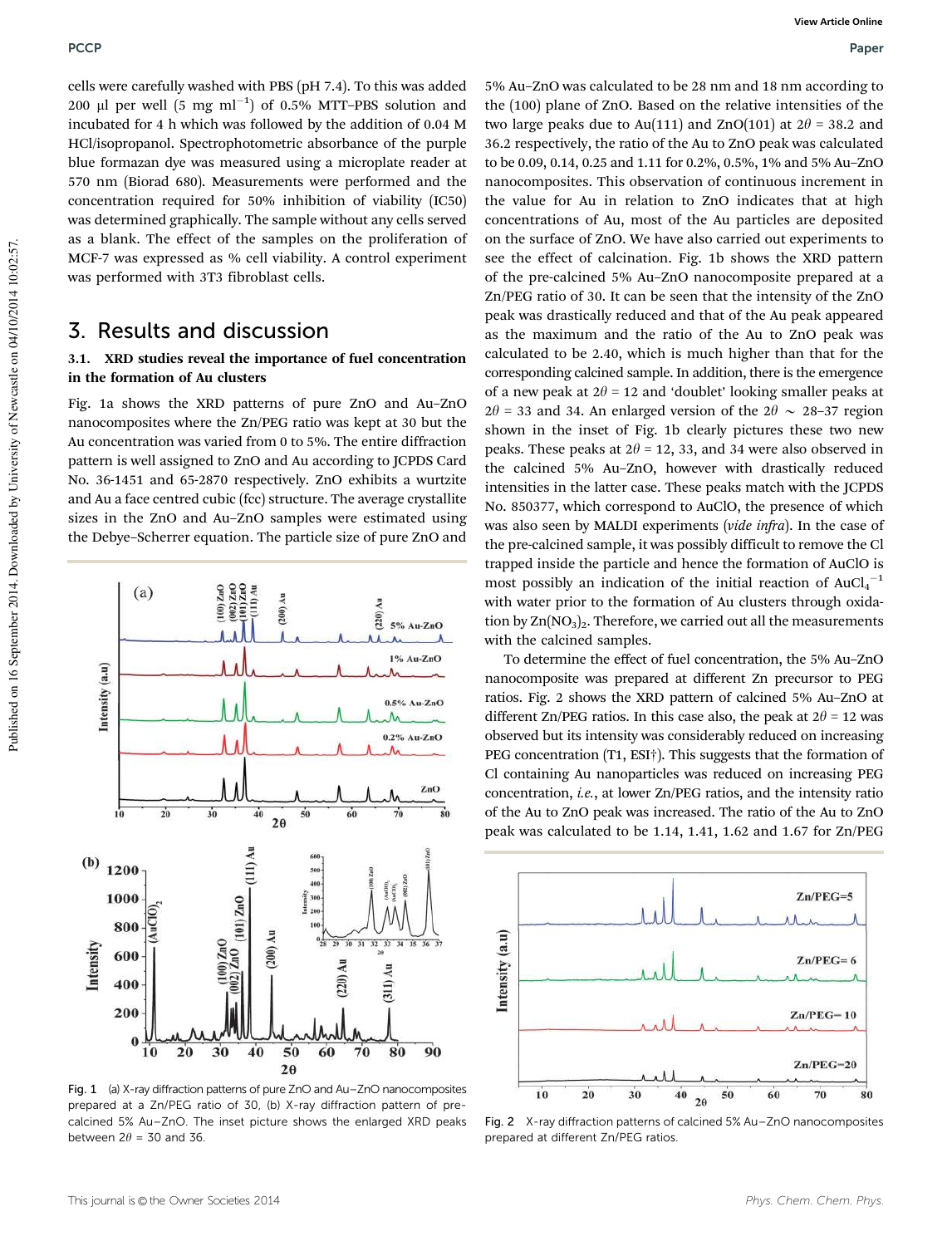ratios of 20, 10, 6 and 5. At a Zn/PEG ratio of 3, the intensity ratio of Au to ZnO was found to be 1.22 which is lower than that at a Zn/PEG ratio of 5 (S1, ESI†). This shows that the formation of Au nanoparticles depends on the amount of PEG. At high PEG concentration, the presence of unburnt carbon may hinder the formation Au–ZnO nanocomposites. Therefore, we kept the PEG concentration low, *i.e.*, between Zn/PEG of 30 and 5 only. In addition to Au nanoparticles deposited on ZnO, the presence of Au clusters can also be identified from XRD data through the broadening of diffraction peaks. Wu and co-workers explained the broadening in the XRD peaks as due to the presence of clusters.<sup>34</sup> It can be seen in our present studies that the XRD peaks of 5% Au–ZnO at  $2\theta$  = 38.2 which correspond to the (111) plane of Au were broadened on decreasing the Zn/PEG ratio (S2, ESI†). This indicates the formation of Au clusters in addition to Au nanoparticles deposited on ZnO.

#### 3.2. Presence of atomic Au clusters on the surface of ZnO as revealed by XPS and EPR

The XPS technique was used to further characterize pure ZnO and Au–ZnO nanocomposites. Binding energy was calibrated by taking the C 1s peak (284.9 eV) as a reference. Deconvolution of XPS spectra of Au 4f–Zn 3p is shown in Fig. 3. It was resolved into four peaks at 83.4, 87.3, 88.7 and 91.6 eV respectively, which correspond to Au  $4f_{7/2}$ , Au  $4f_{5/2}$ , Zn  $3p_{3/2}$  and Zn  $p_{1/2}$ .<sup>35</sup> For the samples prepared at a Zn/PEG ratio of 30, a small amount of the Au peak was observed at 0.5% Au–ZnO (Fig. 3a);



Fig. 3 Photoelectron spectra of Au–ZnO: (a) 0.5% Au–ZnO prepared at a Zn/PEG ratio of 30; (b) 5% Au–ZnO prepared at a Zn/PEG ratio of 30 and (c) 5% Au–ZnO prepared at a Zn/PEG ratio of 5.



Fig. 4 Room temperature electron paramagnetic resonance of 5% Au– ZnO nanocomposites prepared at a Zn/PEG ratio of 6.

however, Au peaks were prominently observed at 5% Au–ZnO (Fig. 3b). Peaks at 85.9 and 89.6 can also be seen in addition to Au 4f and Zn 3p peaks in the case of 5% Au–ZnO. These peaks match with  $4f_{7/2}$  and  $4f_{5/2}$  of Au<sup>3+</sup>.<sup>36</sup> Also a peak at 200 eV due to Cl  $2p_{3/2}$  was observed (S3, ESI†). Therefore, the formation of AuClO is again supported by the XPS spectra of 5% Au–ZnO. For the same composition prepared at a lower Zn/PEG ratio, *i.e.*, 5% Au–ZnO at a Zn/PEG ratio of 5 (Fig. 3c), the intensity of the Au peak was found to be more than that for a Zn/PEG ratio of 30 whereas the peaks for  $Au^{3+}$  could not be resolved due to the low amount of AuClO present in the sample. This again supports the XRD result of the formation of a larger amount of Au nanoparticles with decreasing Zn/PEG ratio, suggesting the need for adequate supply of energy for the formation of Au nanoparticles.

The room temperature electron paramagnetic resonance (EPR) of 5% Au–ZnO nanocomposites prepared at a Zn/PEG ratio of 6 is shown in Fig. 4. It can be seen that there is the presence of two isotropic peaks at *g*-values of 2.003 and 1.958 with no hyperfine lines. The *g* value at 1.958 is attributed to electrons in the conduction band of ZnO and not from the O vacancies. $32$  The atomic Au with an unpaired electron in the 5s orbital shows an EPR signal at  $g = 2.004$ .<sup>37</sup> Therefore the *g* value at 2.003 observed in our present studies must be from Au nanoparticles and/or clusters present on the surface. The 5s orbital must be present as a 5s band since there is proof for the formation of nanocrystals and nanoclusters (*vide infra*).

#### 3.3. Rod like morphology of pure ZnO changes to a disc shape during Au deposition

Fig. 5 shows the scanning electron microscopic (SEM) images and energy dispersive X-ray analysis (EDX) of pure ZnO and Au–ZnO nanocomposites. Pure ZnO shows rod like nanostructure (Fig. 5a) with a diameter of 80 nm, the EDX showing the presence of only Zn and O. It can be seen from the SEM images of 5% Au–ZnO (Fig. 5b and c) that there is deposition of Au on the surface of ZnO with a disc shaped nanostructure. The EDX (Fig. 5e) of pre-calcined 5% Au–ZnO prepared at a Zn/PEG ratio of 30 shows a substantial presence of Cl in addition to Au, Zn and O peaks, the Cl being only from AuClO (Fig. 5e). This is in agreement with XRD (Fig. 1b) and also XPS. However, the Cl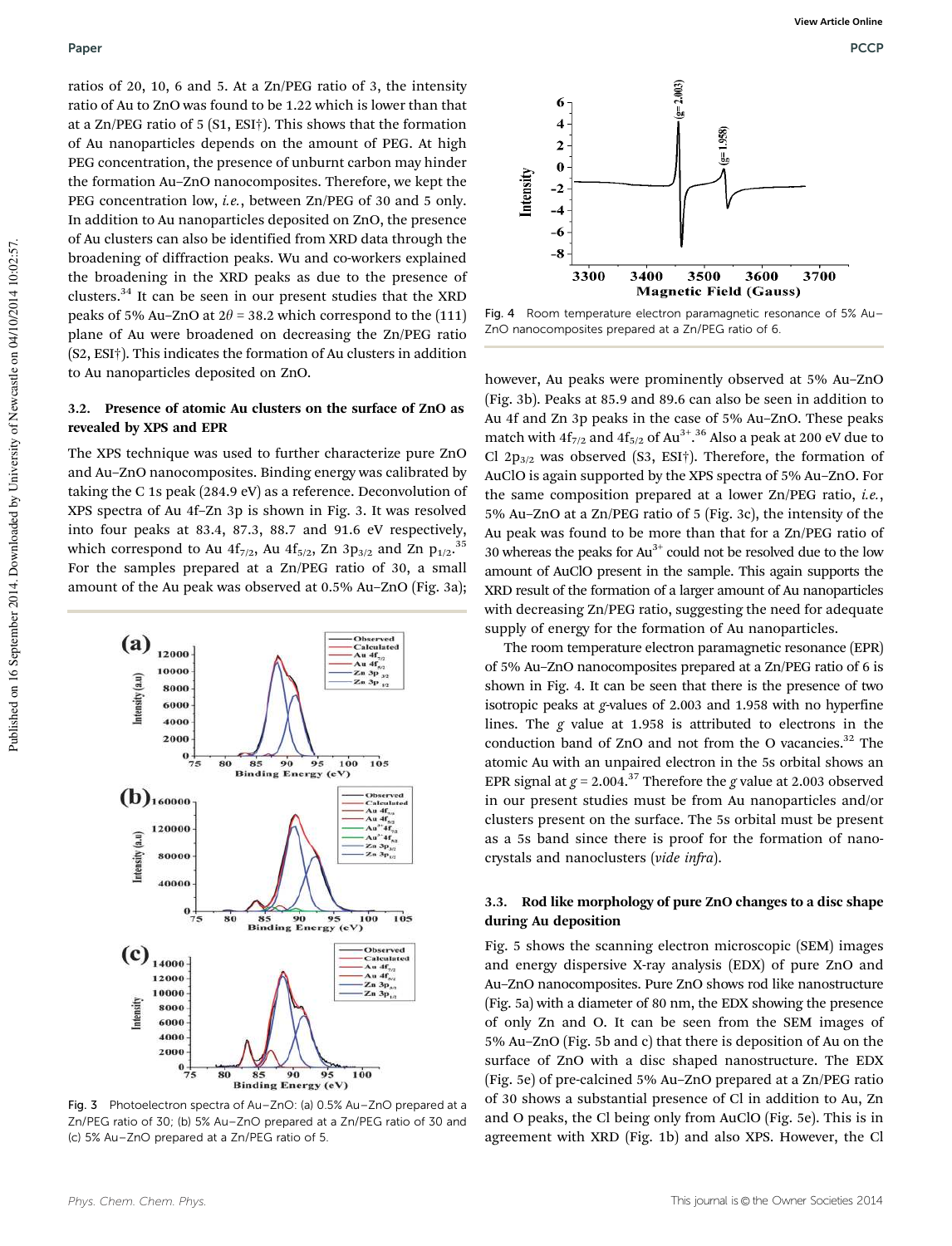

Fig. 5 SEM images of (a) ZnO (calcined) and (b) 5% Au–ZnO both with a Zn/PEG ratio of 30 (precalcined) and (c) calcined 5% Au–ZnO with a Zn/PEG ratio of 5, and their corresponding EDX (d–f).

peak was substantially absent in all cases of calcined samples inclusive of 5% Au–ZnO prepared at a Zn/PEG ratio of 5 shown in Fig. 5f again in accordance with the XRD results. It can also be seen from EDX spectra that the amount of Au at Zn/PEG of 30 was more in the pre-calcined samples than in not only the calcined samples prepared with a Zn/PEG ratio of 30 but also those prepared at Zn/PEG of 5.

High resolution transmission electron microscopic (HRTEM) images of pure ZnO and Au–ZnO nanocomposites are shown in Fig. 6. The presence of lattice fringes clearly proves the material to be crystalline. The high resolution image of pure ZnO (Fig. 6a) with a *d* spacing of 2.75 Å corresponds to the (100) plane as found from XRD. The HRTEM of Au–ZnO nanocomposites (Fig. 6b) shows *d* spacings of 2.75 Å and 2.3 Å, the former corresponding to the ZnO(100) plane and the latter to the Au(111) plane. From the TEM image of 5% Au–ZnO prepared at a Zn/PEG ratio of



Fig. 7 TEM image of 5% Au–ZnO prepared at a Zn/PEG ratio of 5. The inset picture with rounded dark spots gives the enlarged image showing the presence of Au clusters.

5 (Fig. 7), the average particle size was calculated to be 25 nm which is larger than the one calculated from XRD. This may be due to agglomeration during the drying process. The presence of Au clusters can also be seen from the enlarged TEM image (Fig. 7) in addition to the larger Au nanoparticles, as supported by the results of XRD and MALDI (*vide infra*) the latter clearly revealing the formation of Au clusters.

#### 3.4. MALDI-TOF monitors and characterizes the Au atomic clusters

A study of matrix assisted laser desorption time of flight (MALDI TOF) mass spectra was carried out on pure ZnO and Au–ZnO nanocomposites in order to identify the formation of Au clusters on ZnO surface. Dithranol was used as a matrix. We also tried sinapinic acid and dihydroxybenzoic acid as matrices; however we could not observe ion peaks in the latter matrices. When dithranol was used as a matrix, very fine ion peaks were observed. A similar observation was reported where the use of dithranol as a matrix yielded  $TiO<sub>2</sub>$  ion peaks and none of the other organic matrices gave  $TiO<sub>2</sub>$  ion peaks.<sup>38</sup> This was explained as due to the absence of strong acidic groups in dithranol. Fig. 8 shows the MALDI TOF mass spectra of pure ZnO. A series of peaks were observed in the *m*/*z* range of 500 to 2000. The major peak was observed at *m*/*z* 576 corresponding to  $\text{Zn}_6\text{O}_{12}^{\text{+}}$  and at *m*/*z* 868 corresponding to  $\text{Zn}_{10}\text{O}_{13}^{\text{+}}$ . Clusters of



Fig. 6 HRTEM image of (a) pure ZnO with Zn/PEG of 30 and (b) 5% Au–ZnO with Zn/PEG of 5.



Fig. 8 MALDI-TOF mass spectra (positive ions) of pure ZnO. Inset: isotropic distribution of  $Zn_6O_{12}$ <sup>+</sup>.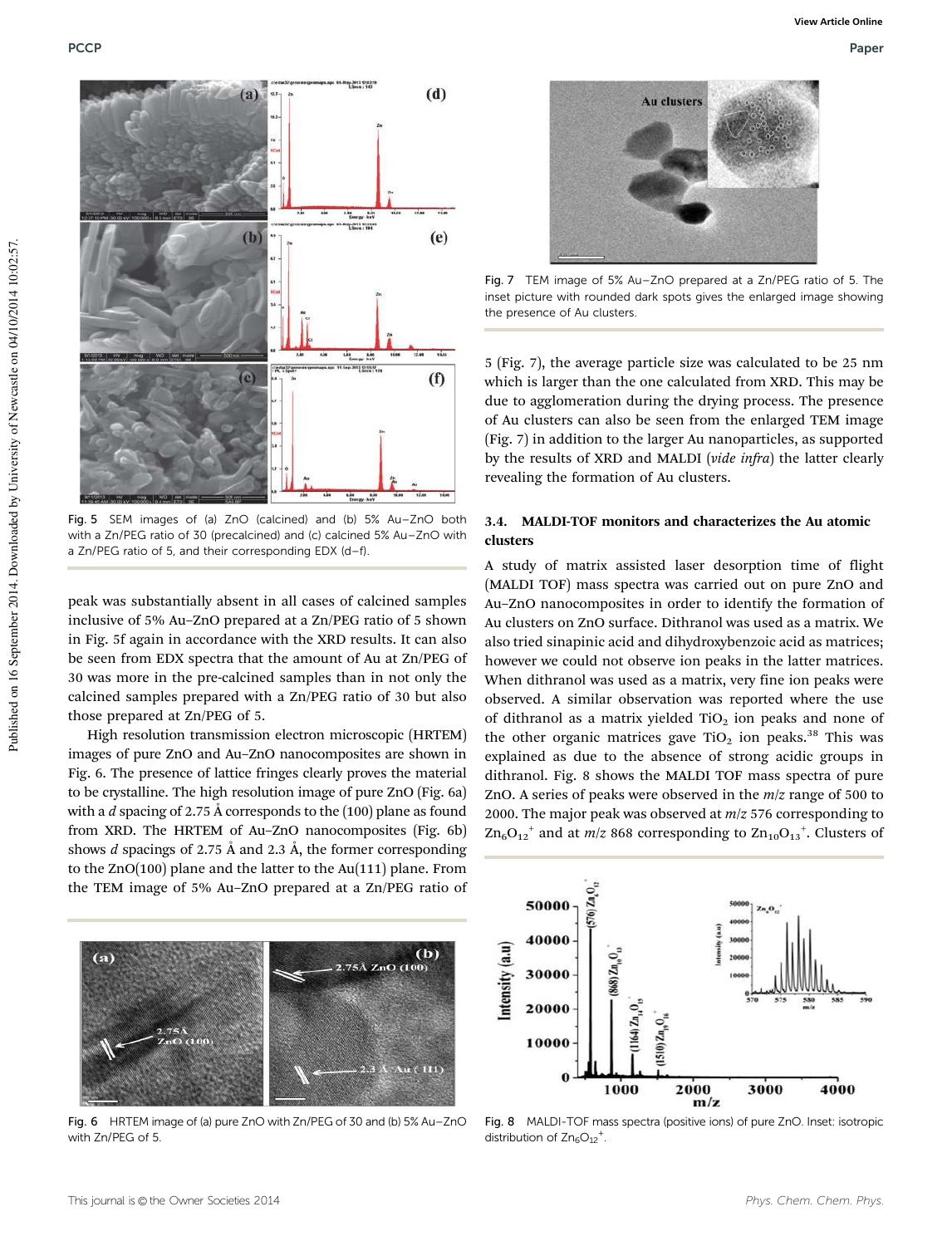$\mathrm{Zn_{14}O_{15}}^+$  and  $\mathrm{Zn_{19}O_{17}}^+$  were also observed as minor peaks. The inset shows enlarged mass spectra at *m*/*z* 576. It can be seen that the peak consists of small peaks separated by one unit. This is attributed to the isotropic distribution in the  $\mathrm{Zn_6O_{12}}^+$ cluster since atomic Zn exists in five different stable isotopic forms as <sup>64</sup>Zn, <sup>66</sup>Zn, <sup>67</sup>Zn, <sup>68</sup>Zn, and <sup>70</sup>Zn. A similar observation has been reported in the case of MALDI-TOF of isotropic



Fig. 9 MALDI-TOF mass spectra (positive ions) of Au–ZnO prepared at a Zn/PEG ratio of 30 at different Au concentrations: (a) 1% Au and (b) 5% Au. Inset in (b): isotropic distribution of  $(AuClO)_2$  due to  $35,37Cl$ .

distribution of the TiO<sub>2</sub> cluster.<sup>39</sup> Isotropic distributions are also noted in the other  $\text{Zn}_x\text{O}_y^+$  clusters mentioned above.

Fig. 9 shows the MALDI-TOF mass spectra of 1% and 5% Au–ZnO prepared at a Zn/PEG ratio of 30. At 1% Au–ZnO (Fig. 9a), in addition to ZnO cluster peaks, there is also the formation of Au*n*,*<sup>m</sup>* clusters, with *n* and *m* representing odd and even numbers, respectively.  $Au<sub>3</sub>$  appeared maximum along with minute amounts of other Au*n*,*<sup>m</sup>* clusters. However, at the same ratio of Zn/PEG, *i.e.* 30, the mass spectra of 5% Au–ZnO did not show any peaks due to Au clusters. Only ZnO cluster peaks along with a new peak at *m*/*z* 515 can be seen in the spectra. The peak at  $m/z$  515 corresponds to the  $(AuClO)_2$  cluster and this peak is made up of small peaks separated by one unit. Since Cl exists in two stable isotopic forms,  ${}^{35}$ Cl and  ${}^{37}$ Cl, this indicates the isotropic distribution of AuClO which is shown in the inset of Fig. 9b. To determine the effect of fuel on the formation of Au clusters, the MALDI-TOF mass spectra measurements were carried out at lower Zn/PEG ratios.

Fig. 10 shows the MALDI-TOF mass spectra of Au–ZnO prepared at different Zn/PEG ratios. It can be seen from the mass spectra of 5% Au–ZnO prepared at a Zn/PEG ratio of 10 (Fig. 10a) that there was the formation of a series of Au*<sup>n</sup>* clusters with an odd number of gold atoms with  $n = 3, 5, 7$  and 9 with the maximum intensity for  $Au<sub>3</sub>$ , along with some even numbered clusters  $(Au_m)$  with  $m = 4$  and 6 with a decreasing order of intensity. The total intensity of even numbered clusters was much smaller than that of more abundant odd numbered ones, showing preference for the latter in this method of synthesis. There was no peak observed at *m*/*z* 515, which clearly indicates the absence of AuClO clusters. At Zn/PEG ratios of 6 and 5 also (Fig. 10b and c), the intensity of  $Au<sub>3</sub>$  clusters appeared maximum in addition to the presence of odd numbered larger Au clusters with  $n = 5, 7, 9$ , 11, and 13 and even numbered larger Au cluster peaks with  $n = 4$ , 6, 8, 10, and 12, with a reduction in intensity as *n* and *m* increase.



Fig. 10 MALDI-TOF mass spectra (positive ions) of 5% Au–ZnO prepared at Zn/PEG ratios of (a) 10, (b) 6 and (c) 5 and (d) MALDI-TOF mass spectra (positive ions) of 1% Au–ZnO prepared at a Zn/PEG ratio of 5.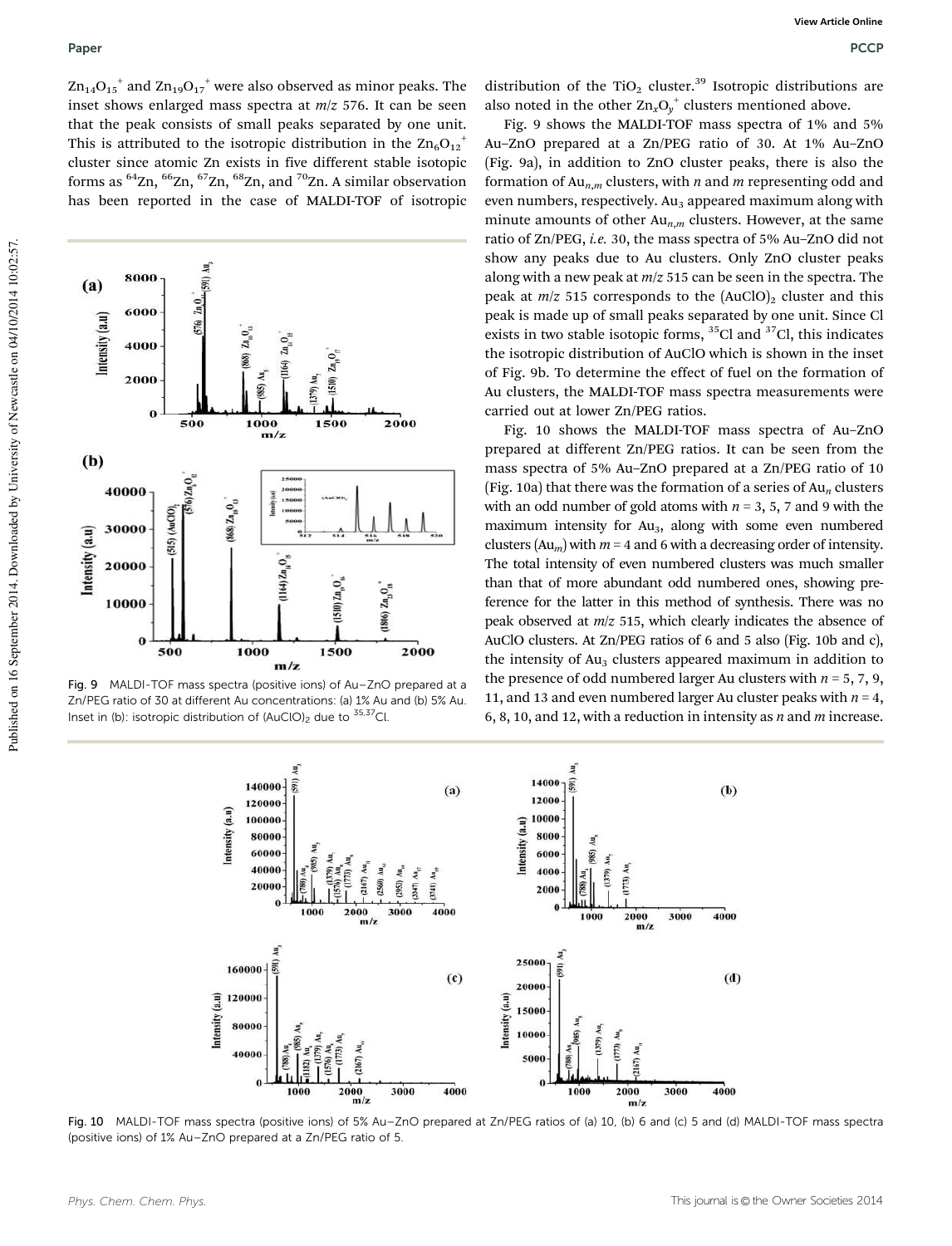In these cases also, there was no peak observed at *m*/*z* 515 and ZnO peaks were drastically reduced. To see the effect of Au concentration, MALDI-TOF was recorded for 1% Au–ZnO prepared at a Zn/PEG ratio of 5 (Fig. 10d). It can be seen that similar numbers of Au clusters were being formed with a maximum intensity at  $Au_3$ ; however the intensity of other peaks was drastically reduced. We have also recorded MALDI-TOF of 0.5% Au–ZnO, and in this case, only ZnO cluster peaks were predominant along with a very small amount of Au cluster peaks (S4, ESI†). Therefore, the formation of Au clusters depends on the amount of PEG and the percentage of Au used during preparation. The geometry of Au clusters has already been predicted by theoretical calculations.<sup>39</sup> They show that the Au<sub>3</sub> cluster exists as a triangular flat structure and the  $Au<sub>5</sub>$  cluster has preference for the isosceles trapeze structure. Similar structures might be occurring in our present studies where the  $Au<sub>3</sub>$  cluster exists as a triangular flat structure.

Though it is true that the nature of Au clusters Au*n*, Au*m*, AuClO and Zn*x*O*<sup>y</sup>* has been clearly identified, few interesting general observations have been made. Pure ZnO produces only Zn*x*O*<sup>y</sup>* clusters with similar features in 1% and 5% Au–ZnO with a Zn/fuel ratio of 30 except for the formation of  $Au_3$  with 1% Au–ZnO and  $(AuClO)_2$  with 5% Au–ZnO. The latter probably indicates that most of Au is present as  $(AuClO)_2$  with an unobservable quantity of Au<sub>n/*m*</sub> clusters negating the XRD data, which is quite perplexing. The rest of the Au, hence, must have been present as Au crystalline nanoparticles. However, when the Zn/fuel ratio is decreased to 10, 6 and 5, it is observed that (i) clearly Au clusters only of the form Au*<sup>n</sup>* and Au*<sup>m</sup>* are formed where *n* and *m* are respectively even and odd numbers; (ii) even numbered cluster formation is much less favored than the formation of odd numbered ones; (iv) *n* and *m* taken together suggests that all clusters are formed by the addition of one atom each, building up from  $Au<sub>3</sub>$  as the base which presents itself as the major species; (v) the preponderance of the odd numbered species can be explained according to the work reported by the Vázquez group.<sup>1</sup> They also observed the formation of odd numbered Au cluster species with a maximum intensity at Au<sub>3</sub>. This was explained due to the stable charged clusters with an even number of electrons are more favored and so the majority of Au clusters are in the form of odd number of atoms per Au cluster; (vi) in all Au–ZnO nanocomposites,  $Au<sub>3</sub>$  remains the major cluster along with the presence of other larger number of Au clusters. The relative abundance of large Au clusters depends on the percentage of Au and the Zn/PEG ratio used during preparation. The relative ratio of larger Au clusters with respect to  $Au_3$  is shown in T2 (ESI†). It was observed that the relative abundance of  $Au_5$ ,  $Au_7$  and  $Au_9$  was found to be minimum at 1% Au–ZnO prepared at a Zn/PEG ratio of 30 and their relative abundance was found to be higher in 1% Au–ZnO prepared at a Zn/PEG ratio of 5. The 5% Au–ZnO nanocomposites prepared at Zn/PEG ratios of 5, 6 and 10 also show the presence of  $Au_5$ ,  $Au_7$ , Au<sub>9</sub> and Au<sub>11</sub> with a lesser abundance than in 1% Au–ZnO of Zn/PEG 5. As we decrease the ZnO/PEG ratio with a higher input of Au we observe a substantially reduced amount of Zn*n*O*<sup>m</sup>* + ions revealing the deposition of gold on the surface of ZnO

which prevents the formation of the latter ions, in accordance with the results of XRD and XPS.

The above points suggest that there is a possibility to synthesize some pure Au*<sup>n</sup>* species which could be isolated using a suitable procedure by adjusting the fuel ratio and the concentration of  $HAuCl<sub>4</sub>$ . This work is in progress.

#### 3.5. Surface plasmon band reveals metallic gold on Au–ZnO nanocomposites

Fig. 11 displays the DRS absorption spectra of pure ZnO and Au–ZnO nanocomposites prepared at a Zn/PEG ratio of 30. All the spectra of Au–ZnO show a broad peak in the visible region due to the formation of the SP band. Though the conduction band is exhibited as a sharp one at 396 nm due to the ZnO semiconductor, the presence of the SP band is the main characteristic property of Au nanoparticles. There is a blue shift as well as an increase in the plasmon intensity on increasing the Au concentration. A weak plasmon band formation is visible for the initial low concentration of Au. A distinctly broad and blue shifted band was observed in 5% Au–ZnO with a shift from 540 nm to 480 nm. The blue shift in the absorption spectra is generally observed with the formation of smaller size nanoparticles.<sup>40</sup> But in these materials the particle size increases with [Au]. This can be explained as due to the transfer of electrons from Au to ZnO to form a uniform Fermi energy level during the formation of the Au–ZnO junction, as Au has a higher Fermi energy level than ZnO, which subsequently increases the energy separation between the valence band and the conduction band and hence the blue shift. The broadening of the SP absorption is possibly due to the formation of gold nanoparticles and different clusters from  $Au<sub>3</sub>$  to  $Au<sub>19</sub>$  each one having slightly altered wavelength. Fig. S5 (ESI†) displays the DRS absorption spectra of 5% Au–ZnO prepared at different fuel ratios. It was observed that the intensity of the SP band increases with the increase of fuel concentration and attains a maximum at a Zn/PEG ratio of 6. A further increase in fuel concentration does not lead to an increase in the SP band intensity. The SP band was drastically reduced at a Zn/PEG ratio of 3. This indicates the saturation point of fuel concentration. We also observed the presence of the SP band when using glycine as a fuel; however the intensity was



Fig. 11 DRS UV-Vis spectra of pure and Au–ZnO nanocomposites at a Zn/PEG ratio of 30. The inset showing a compressed spectrum is intended to bring out the clarity of the SP band.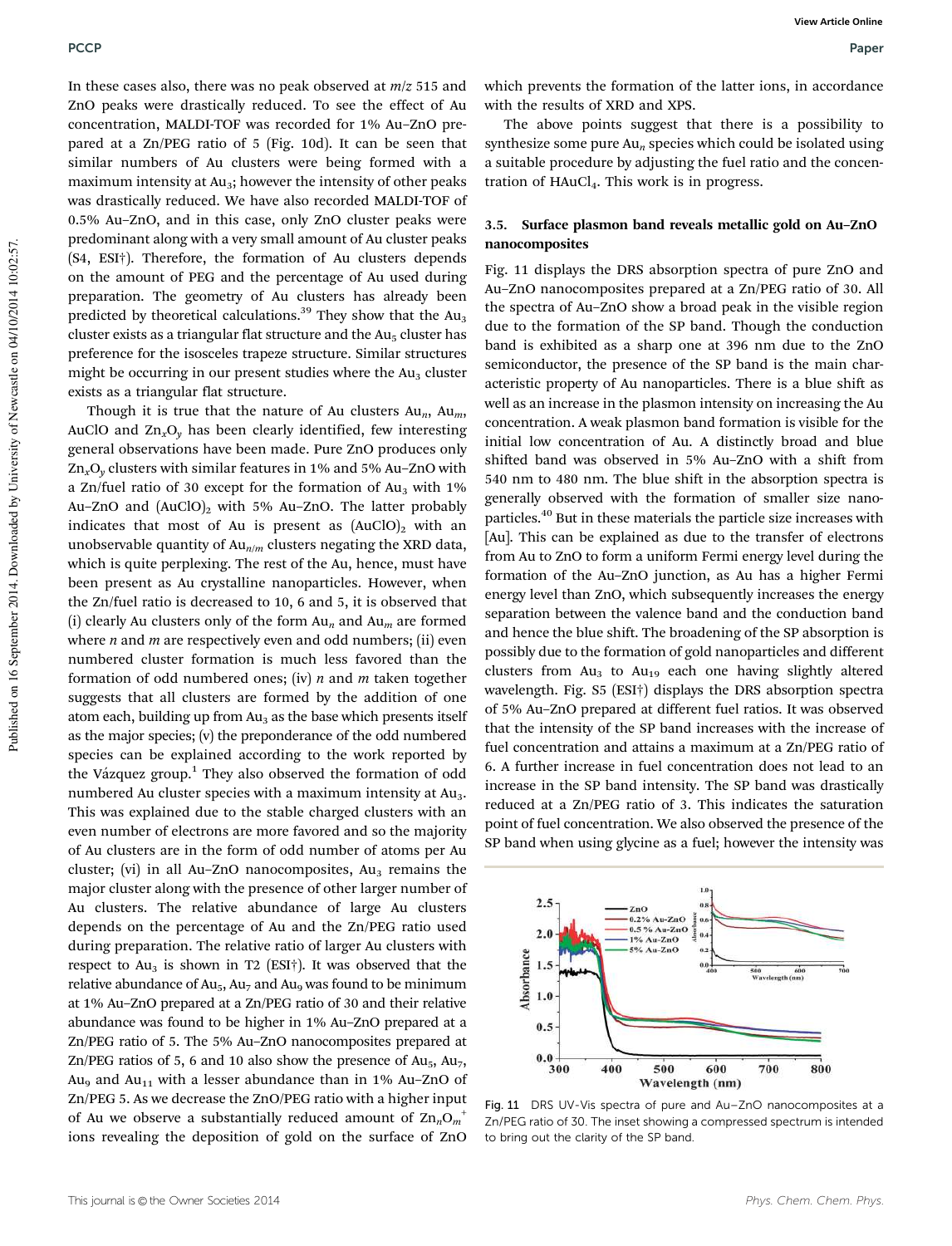much less compared to the one made from PEG. Thus PEG acts as a better fuel than glycine in our present studies.

Though we have done all our experiments with calcined samples it is interesting to note that calcination improves the quality and intensity of the conduction band with a minimum change in the plasmon band as exemplified by Fig. S6 in ESI.† Probably this may be due to the fact that ZnO crystals after calcination are free from any defects.

#### 3.6. Photoluminescence shows only exciton recombination

The PL spectra of pure ZnO and Au–ZnO nanocomposites prepared at a Zn/PEG ratio of 30 are shown in Fig. 12a. ZnO generally shows two emission peaks, one in the UV region and another in the visible region,<sup>41</sup> with the former attributed to exciton recombination and the latter to their defect emission mostly due to Zn interstitials and O vacancies. The main peak was observed at 370 nm. In our present studies, the absence of defect emission indicates that ZnO is in the pure form without any defect. The absence of defects is also supported by the EPR results. Upon increasing the amount of Au, the intensity of UV emission in both cases of Zn/PEG ratios at 30 and 5 (Fig. 12a and b) was observed to increase, reaching a maximum at 1% and thereafter with 5% Au it decreased substantially by about 50% and 88% respectively with respect to 1% emission, with the emission continuously getting blue shifted. The blue shift observed here is similar to the observation in the absorption mode.

PL spectra corresponding to a Zn/PEG ratio of 5 shown in Fig. 12b reveal considerable quenching of PL intensity of ZnO on addition of 5% Au, which is even lower than that of pure ZnO. Furthermore, the emission intensity of pure ZnO in the latter experiment, *i.e.* at Zn/PEG = 5, is almost 4 times as much as that at the ratio of 30. Wang and coworkers have reported an enhancement in the UV emission of ZnO on addition of Au.<sup>42</sup> This was explained as being due to the transfer of electrons from Au to ZnO to form a uniform Fermi energy level during the formation of the Au–ZnO junction, as Au has a higher Fermi energy level than ZnO, which subsequently increases the electron density in the conduction band leading to an increase in the hole– electron recombination rate, thus enhancing the UV emission of ZnO–Au NC. Yet another interpretation comes from the work of Liu et al.,<sup>43</sup> who reported that ZnO showed a strong band edge emission around 380 nm with no defect emission, and its band edge emission was increased by 12 fold on capping with Pt. The enhancement was explained as being due to the cross-coupling between spontaneous recombination in ZnO and SP arising from

the Pt interface. It has been observed in the XRD data that at low Au concentration, both Au and ZnO are present on the surface of Au–ZnO nanocomposites, whereas at high Au concentration, the surface was mostly occupied by Au nanoparticles/clusters and a lesser amount of ZnO was visible on the surface of Au–ZnO nanocomposites (see Fig. 7 as an example). The transfer of electrons between metal and ZnO occurs through the junction on the surface.<sup>44</sup> Therefore, up to the level of 1% Au, an enhancement in PL intensity was observed due to the transfer of electrons through SP band coupling between Au and ZnO. However, the PL intensity was quenched in 5% Au which is due to the reduced electron transfer process between Au and ZnO since the amount of ZnO on the surface of the nanocomposite was lower at 5% Au.

This can also be explained according to the Lakowicz model<sup>45</sup> as well as the suggestion by Michael *et al.*<sup>32</sup> According to Lakowicz's radiating plasmon model, $45$  the bigger particle size prefers surface plasmon resonance (SPR) scattering of metal that could lead to PL enhancement, while the smaller particle size prefers SPR absorption which quenches the PL emission. In our case, the ZnO surface is covered by NPs and clusters. The first portion of this model is applicable to our case up to 1% since the particle size increases from 8.5 nm to 13.2 nm. However, on increasing the [Au] to 5% there is considerable quenching to the extent of 88% and 50% with the particle size increasing to 15.5 nm at Zn/PEG ratios of 5 and 30 respectively. This can be explained by the model of Michael et al.,<sup>32</sup> who observed the same kind of blue shift as well as quenching of PL intensity of ZnO on addition of 5% Ag. They suggested that the silver clusters formed on the surface reduced the intensity of ZnO emission due to scattering of the incoming radiation by the increased amount of silver clusters as well as the unavailability of ZnO surface for effecting the PL emission. This argument is supported by our MALDI data, where formation of Au clusters with a maximum intensity was observed in 5% Au–ZnO prepared at a Zn/PEG ratio of 5 and there was no Au cluster formation in samples prepared at a Zn/PEG ratio of 30 with 5% Au. The latter has gold NPs and AuClO as seen from XRD data.

#### 3.7. Catalytic activity of Au–ZnO nanocomposites

To determine the catalytic activity of Au–ZnO, the reduction of a nitro compound into an amino derivative, *i.e.*, 4-aminophenol, with NaBH<sup>4</sup> was studied. Similar studies with Au/Ag clusters have been reported by other earlier workers. $29,46,47$  Our experiments



Fig. 12 Photoluminescence spectra of pure and Au–ZnO nanocomposites prepared at Zn/PEG ratios of (a) 30 and (b) 5.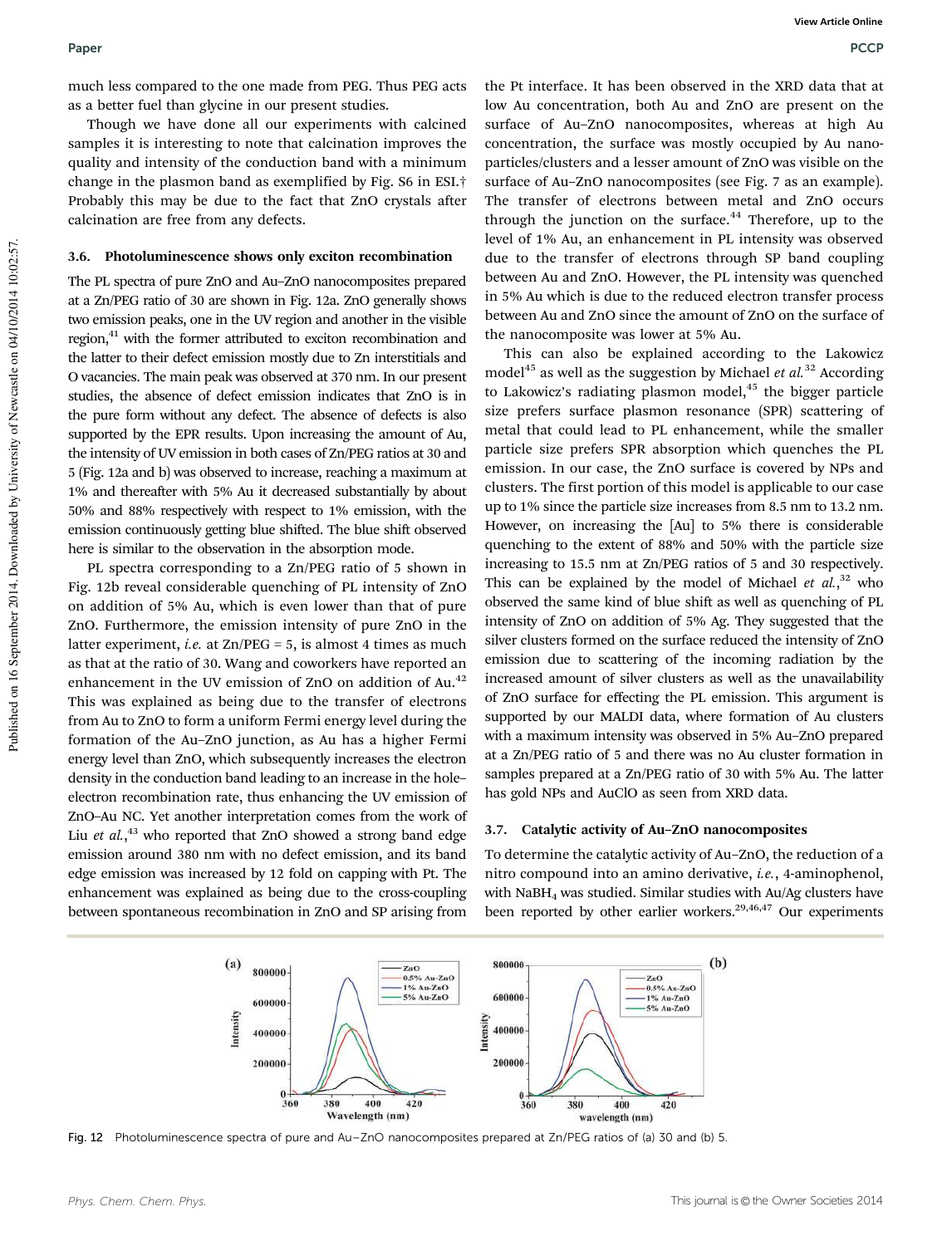

Fig. 13 UV-visible spectra of the reduction of 4-NP with  $NabH_4$  in the presence of Au–ZnO nanocomposites at different time intervals. Inset: enlarged UV-visible spectra showing time dependent formation of intermediate  $(l)$  4-aminophenolate anion and 4-aminophenol (1).

were carried out in the absence and presence of ZnO as well as Au–ZnO. It can be seen from Fig. 13 that 4-NP shows an absorption peak at 317 nm and on addition of NaBH4, a red shift from 317 to 400 nm was observed, in a manner similar to earlier reports, revealing the formation of 4-nitrophenolate ions in the alkaline medium. In the absence of Au–ZnO, there was no change in the spectrum, that is, the addition of pure ZnO did not affect the absorption spectrum, beyond the detection of the already formed nitrophenolate anion which remains unchanged. This suggests that pure ZnO does not show any catalytic activity though it possesses free electrons from the conduction band. However, the reduction of 4-NP was clearly observed on addition of 5% Au–ZnO prepared with a Zn/PEG ratio of 5. At 10 min, 4-NP was reduced up to 50% along with the formation of a new peak at 300 nm (low intensity) and the emergence of a new high intensity doubly split band at 250–257 nm. A 65% reduction was observed at 20 min and there was no further reduction of 4-NP after 20 min. The characteristic peaks of 4-aminophenol were observed at 300 nm (lower intensity) and 230 nm (higher intensity). $48$  The prominently split peaks at 250–257 nm in our observation are not part of 4-aminophenol and hence must be from an intermediate or definitely a product different from 4-aminophenol. The inset of Fig. 13 shows the enlarged UV-visible spectra between 200 and 300 nm. Furthermore a closer observation of the spectral data of Leelavathi *et al.*<sup>29</sup> indicates the formation of this peak ( $\sim$  250 nm) of very low intensity along with the high intensity 230 and 300 nm peaks characteristic of 4-aminophenol. Similarly in yet another interesting observation, in the same above referred 20 minutes reaction in the presence of Au–ZnO with a Zn/PEG ratio of 5, there was a small formation of the peak at 230 nm and 300 nm due to 4-aminophenol. A complete reduction of 4-NP at 18 min with Ag clusters as a catalyst with a faster (increased) reduction at higher temperature has been

reported by Leelavathi *et al.*<sup>29</sup> However in our present studies the reduction reaction remains unchanged after 20 min and the reaction at higher temperature does not increase the reduction process any further. Another notable observation is that an addition of 5% Au–ZnO prepared with a Zn/PEG ratio of 30 also shows reduction of 4-NP up to 49% at 10 min showing only the split peaks at 250–257 nm with no sign of the presence of peaks at 230 nm characteristic of 4-aminophenol. MALDI results of this Au-5% Au–ZnO prepared with Zn/PEG of 30 reveal the total absence of Au clusters though the presence of Au particles is displayed by XRD. If reduction of 4-NP depends only on Au clusters, then we should not observe any reduction of 4-NP in the presence of 5% Au–ZnO with Zn/PEG of 30. This suggests that the catalytic activity of Au–ZnO to convert 4-NP into species having a doubly split peak at 250–257 nm is due to the bulk Au nanoparticles deposited on ZnO. It can be seen from the TEM image that Au exists in the form of both Au nanoparticles and clusters and the existence of Au in the form of bulk nanoparticles is dominant over Au clusters. Furthermore, the observation from our 20 minutes experiment showing the presence of a chunk of the unknown species having 250–257 nm peaks and at the same time a small formation of 4-aminophenol reveals clearly that the first reduction process involving the formation of 250–257 nm peaks is catalyzed by Au-nanoparticles while further reduction to 4-aminophenol is catalyzed by Au clusters as seen by a comparison of results from 5% Au–ZnO with ZnO/PEG ratios of 30 and 5 respectively. MALDI results come to our support by proving that the former does not have any clusters while the latter has clusters along with Au-nanoparticles. The mechanism of the catalytic reduction to form the first or ''intermediate species'', represented by 250–257 nm peaks, is due to the conversion of the 4-nitrophenolate ion to the ''intermediate species'' on the surface of Au nanoparticles, which allows the transfer of electrons from  $BH_4^-$  to the nitrophenolate ion *via* Au nanoparticles. The final reduction to 4-aminophenol is catalyzed by Au clusters which are present as a minor constituent in the presence of a larger amount of Au-nanoparticles in our studies. As for the species exhibiting the 250–257 nm peaks we suggest that it should be due to the 4-aminophenolate anion just by comparing the spectral shift of 4-NP to the nitrophenolate anion on the one hand with that of 4-aminophenol to the 4-amnophenolate anion. We, therefore, propose the following catalytic mechanism (Scheme 1) for the reduction of 4-nitrophenol to 4-aminophenol.

It must be said that we could not get a UV-Vis spectrum of the 4-aminophenolate anion in the literature though there is a reference by Ghosh *et al.*<sup>49</sup> to the formation of complexes of Fe(II), Ni(II), Zn(II) and Cu(II) with this 4-aminophenolate anion.



Scheme 1 Mechanism for the reduction of 4-NP to 4-aminophenol using Au/ZnO as catalyst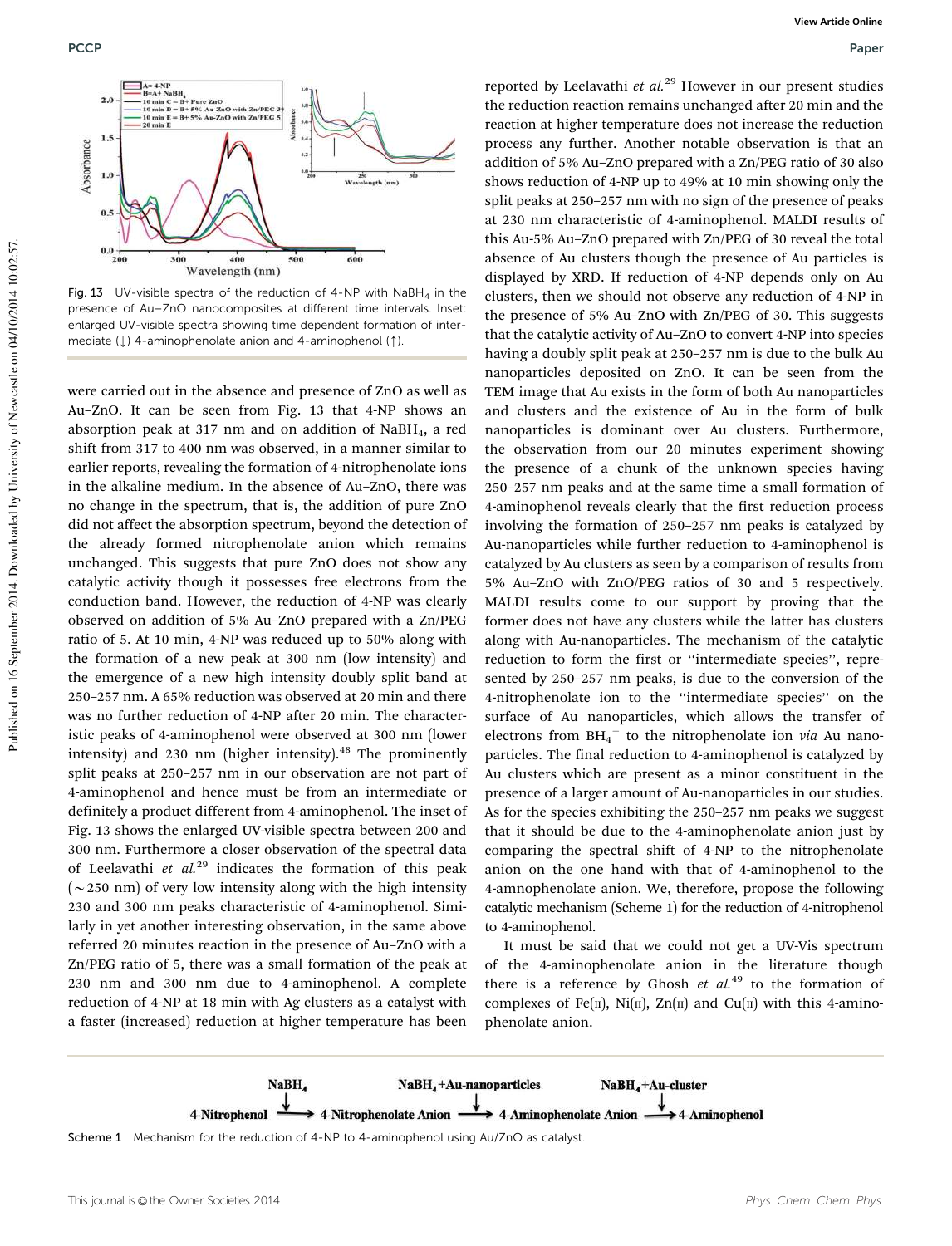#### 3.8. In vitro cytotoxicity by gold nanoparticles/clusters reveals cancer cell destruction

One of the most significant observations from the study of gold nanoparticles/clusters with or without attachment to other molecules is its relevance and importance to biology. Two outstanding reviews on the subject of gold nanoparticles in general and in biology come from Sperling and coworkers<sup>50</sup> and Webb and Bardan.<sup>51</sup> While the first one points to their use in labelling, delivering, heating and sensing, the latter one pertains to the use of gold NPs as an agent for targeting, imaging, therapy and theranostics (therapy + diagnostics). Because of the nontoxic property of gold particles they have become powerful nanoagents for cancer detection and treatment. In fact our own work relates their possible use for cancer treatment (though they could also be used as tools for diagnostics, currently under investigation). We are here highlighting only their anticancer activity in terms of cell viability towards the MCF-7 cell lines being reported as the first part of our larger strategy. First we agree to the fact that the cellular impact of nanomaterials *in vitro* may be difficult to implicate them in the real situation of *in vivo* though *in vitro* study is the first step to take them to the real situation. It should be noted that the nanoagents that we use here are also colloidal in nature with nano gold particles on the surface of ZnO nanocrystals, *i.e.* in the form of Au–ZnO nanocomposites, dispersed in the same medium as for the cell lines. It is important to note that ZnO itself has limited anticancer properties $52-55$  and in addition it is nontoxic; in other words it does not affect normal cells, as elegantly pointed out in the work of Akhtar *et al.*<sup>52</sup>

We have already established the nature of the nanoparticles/ clusters, *i.e. n*% Au–ZnO where *n* varies from 0.0 to 5% of input gold. They have been synthesized by solution combustion methodology using different Zn/PEG ratios as another parameter, wherein PEG was used as fuel. This ratio along with the percentage of gold initially added to ZnO tends to vary the composition of these nanoagents which contain different clusters and nanoparticles. The composition of these Au–ZnO nanoparticles and Au atomic clusters has been clearly brought out earlier by various characterization methods. Hence the parameters that will play a role in the destruction of cancer cells, *i.e.* cytotoxicity, are (i) percentage of Au, (ii) ZnO/fuel ratio, (iii) the quantity of these anticancer agents and (iv) their particle size; the nanoagents were made and characterized and *in vitro*

Table 1 Results of the anticancer activity of Au-ZnO nanoagents on MCF  $7$  cell lines<sup>b</sup>

| Concentration<br>in $\mu$ g m $l^{-1}$ | % cell viability |                                            |                           |  |
|----------------------------------------|------------------|--------------------------------------------|---------------------------|--|
|                                        | (a) Pure $ZnO^a$ | (b) $1\%$ Au-ZnO <sup><math>a</math></sup> | (c) $5\%$ Au <sup>a</sup> |  |
| 6                                      | $84.28 \pm 2.77$ | $93.33 \pm 4.27$                           | $94.08 \pm 0.45$          |  |
| 12                                     | $74.92 + 0.62$   | $78.3 + 3.3$                               | $82 \pm 0.57$             |  |
| 25                                     | $68.56 + 1.70$   | $47.89 \pm 57$                             | $59.72 \pm 0.62$          |  |
| 50                                     | $60.76 \pm 3.56$ | $41.88 \pm 1.08$                           | $42.84 \pm 1.41$          |  |
| 100                                    | 51.96 $\pm$ 0.17 | $36.34 \pm 1.94$                           | $29.92 \pm 1.47$          |  |
| 200                                    | $46.44 \pm 1.30$ | $12.29 + 2.91$                             | $18.24 \pm 1.92$          |  |

<sup>*a*</sup> Same Zn/PEG ratio of 5. <sup>*b*</sup> Each well contains 10<sup>5</sup> cells.

cytotoxicity studies were done strictly adhering to the procedure mentioned in Section 2.3. Table 1 summarizes the current results obtained by the *in vitro* assay for cytotoxic activity (MTT assay). The measurements were duplicated to ensure repeatability. In addition it must be noted that the average particle sizes measured from XRD are 8.5, 10.0, 12.3, 13.2 and 15.5 nm respectively for ZnO, 0.2% Au–ZnO, 0.5% Au–ZnO 1.0% Au–ZnO and 5% Au–ZnO samples though the actual % Au is less than the input (see section on SEM). A comparison of percentage cell viability, *i.e.* the percentage of live cells on being treated with a certain concentration of these nanoagents, shows that 1% Au–ZnO has the best efficiency in destroying 88% of the cancer cells, with even a small amount of 200 µg ml<sup>-1</sup> of nanoagent acting on a colony of  $10^5$  cells. It is, however, interesting that a substantial increase in gold concentration, by using the same amount of 200  $\mu$ g ml<sup>-1</sup> of 5% Au-ZnO, shows a slightly decreased efficacy (82% cell viability) though it is far better than the same concentration of pure ZnO. This reveals that gold in the form of either clusters or nanoparticles (NPs) must have a critical role in reducing this observed cancer cell viability. With these limited data it is suspected or logically inferred that either increasing the concentration of 1% Au-ZnO to about 250  $\mu$ g ml<sup>-1</sup> or increasing the gold percentage to either 1.5 or 2% Au but maintaining the concentration at 200  $\mu$ g ml<sup>-1</sup> of 1.5-2% Au-ZnO or increasing the incubation time to 72 h could have led to complete destruction of cancer cells. Detailed work on this is in progress. Fig. S7 (ESI†) represents the data in the form of a histogram for quick comparison. It may be noted that a control experiment was done with 3T3 fibroblast cell lines with a maximum concentration of 250  $\mu$ g ml<sup>-1</sup>, which is found to be biocompatible.

Yet another difference is in the comparative rate of reduction in cell viability as shown in Fig. 14. In smaller amounts until about 12  $\mu$ g ml<sup>-1</sup> pure ZnO performs better than the other two Au–ZnO nanocomposites in cell destruction. This may be because of the easier entry of pure ZnO into the cell membranes since its particle size is the least compared to that of 1% and 5% Au on the



Fig. 14 A graphical representation of % cell viability for three samples prepared under the same Zn/PEG ratio of 5.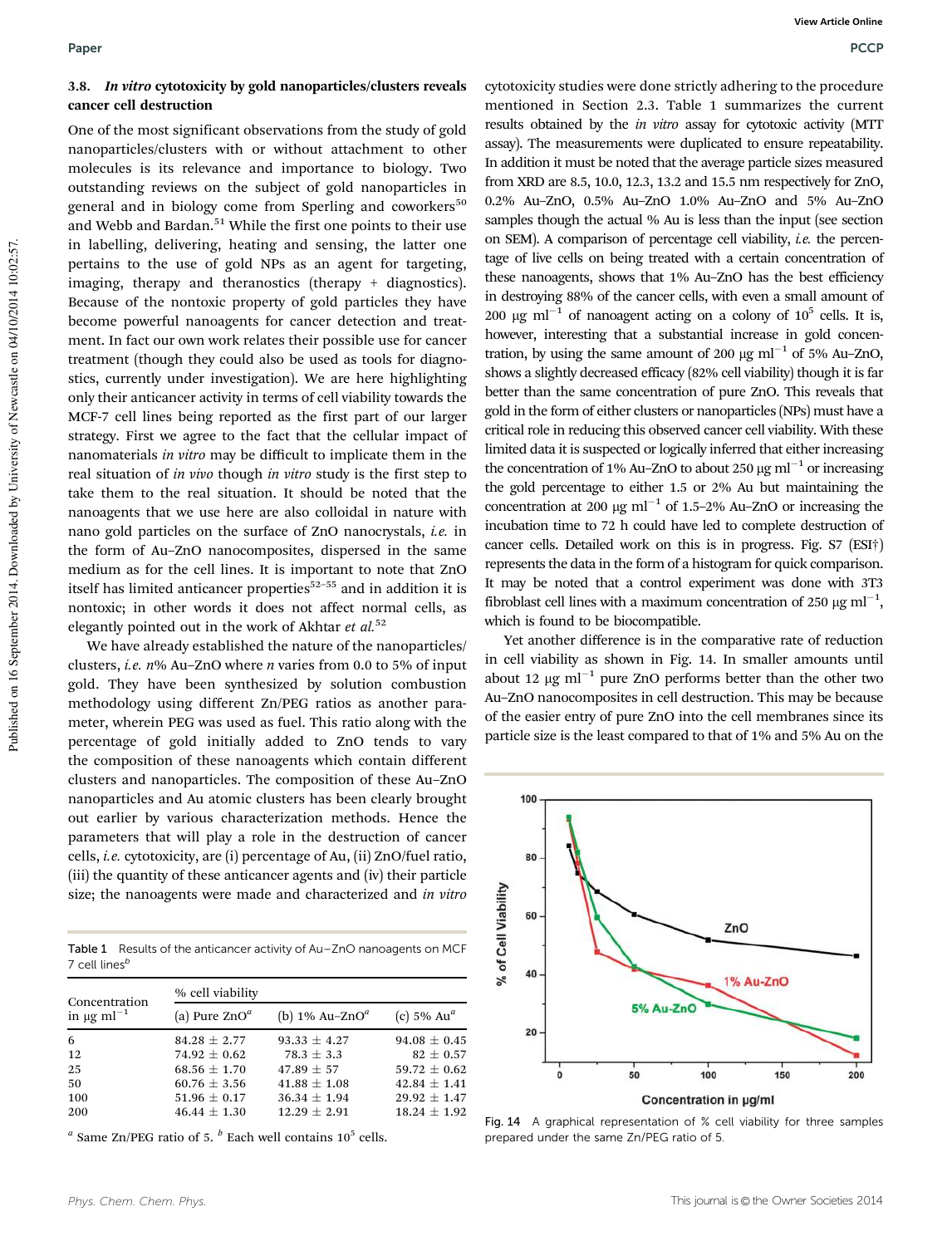surface of ZnO. Smaller particles may find it easier to attach themselves to the cell membranes to form vesicles which then can be attacked by lysosomes leading finally to necrosis or mitochondrial damage. However, it has been found earlier that interactions between different types of nanoparticles and cells are functions of size, shape and surface chemistry of nanomaterials.<sup>56</sup> Though it is true that pure ZnO has a size-wise advantage, other factors are even more important. Charged nanoparticles displayed higher toxicity compared to neutral particles.<sup>57</sup> Surface charge of gold nanoparticles has been observed to mediate the mechanism of toxicity. Goodman and coworkers<sup>58</sup> have noted that toxicity of gold nanoparticles functionalized with cationic and anionic side chains is superior to that of neutral Au NPs. In addition, it was noted that in certain cases cationic AuNPs display a moderate toxicity while their anionic counterparts have no toxicity. In general all earlier observations<sup>59,60</sup> indicate that Au NP toxicity towards cancer cells has the order, positively charged  $NPs$  > negatively charged  $NPs$  > neutral NPs. In the case of such neutral NPs one does it better by adding a capping agent or a 'carrier agent'; for example for certain Au NPs, cetyl tetramethylammonium bromide (CTAB) has been used as a capping agent. $61$ 

In our experiments, gold NPs and clusters in 1% Au–ZnO and 5% Au–ZnO (actual values of gold being much less than the introduced amount; see SEM section) present on the surface of ZnO seem to facilitate attachment to membrane walls through gold rather than ZnO. In other words, the presence of gold in the other two cases speeds up the efficacy of cell destruction. This contention finds support from the fact that pure ZnO seems to saturate at 200  $\mu$ g ml<sup>-1</sup> (46% cell viability). Hence, the lower cell viability, *i.e.* greater cell destruction, by 1% Au–ZnO and 5% Au–ZnO needs an explanation other than just the particle size noting that all three samples were made under the same conditions of a ZnO/PEG ratio of 5. Pure  $\text{Zn}^{\delta^+} \text{O}^{\delta^-}$  is an ionic crystal which is hexagonal in shape. Within the crystal structure Zn is present as a  $ZnO<sub>4</sub>$  tetrahedral moiety with more of oxygens on the surface. Strictly speaking the surface of ZnO is negative in character while the depositing gold being a metal sits on the surface of ZnO through the forces of electrostatic interaction creating a charge distribution of the kind  $(ZnO)^{\delta-}(Au_n)^{\delta+}$  where  $n = 1$  refers to NPs and  $n = 3, 5, 7, 9$ , and 11 to clusters (*vide supra*). These ionic NPs move towards the cell membrane walls with gold pointing towards the wall for getting off-loaded with Au losing its ZnO counterpart because of the poor binding energy due to the simple and weak electrostatic interaction between them. Then, of course, gold NPs and clusters become part of the vesicle which will be attacked by lysosomes with the subsequent mechanism<sup>62</sup> leading to necrosis or mitochondrial damage, *viz.*, cell death. OR the entire  $(2nO)^{\delta-}(Au_n)^{\delta+}$  may go inside the cell through the vesicle formation by interacting with lysosomes either separately as ZnO and Au<sub>n</sub> or together as  $(\text{ZnO})^{\delta-}(\text{Au}_n)^{\delta+}$ . Pure ZnO having a negatively charged surface will have a lesser interaction with cells than the ZnO bearing 1% and 5% Au with a positive head. A look at Fig. 14 indicates the preference for the entry of  $(Au_n)^{\delta^+}$  into the membrane leaving behind  $(ZnO)^{\delta^-}$ .

Now it is clear that between the particle size and charge on the nanoagent the latter plays a significant role. Moreover, if as suggested by us the separation of gold NPs and clusters  $- Au<sub>3</sub>$ ,  $Au<sub>5</sub>$ ,  $Au<sub>7</sub>$ ,  $Au<sub>9</sub>$  and  $Au<sub>11</sub>$  – occurs inside the cell membrane wall their sizes are considerably smaller than those of pure ZnO nanorods. Since among the clusters,  $[Au_3]$  is much higher in number it is suggested that both the NPs and  $Au<sub>3</sub>$  and possibly Au<sup>5</sup> may have played a larger role in *in vitro* cell toxicity.

In order to identify the contributing factor for cell destruction, *i.e.* ZnO or Au NPs or Au clusters, cell viability was again tested with 5% Au–ZnO prepared with differing ZnO/fuel ratios of 30 and 5 and compared with pure ZnO and 1% Au–ZnO prepared with a ZnO/fuel ratio of 5, restricted to the use of up to  $100 \text{ µg ml}^{-1}$  concentration as shown in Table 2. 5% Au-ZnO prepared with the highest ZnO/PEG ratio of 30 has no gold clusters at all, but has  $(AuClO)_2$  type of clusters (see Fig. 9b) along with the definite presence of Au NPs as proved by XRD data. So the destruction of cells must have been caused either by ZnO or by a combination of ZnO and  $(AuClO)_2$  or by the gold NPs. However, the cell viability value for the concentration of 100 µg ml<sup>-1</sup> decreases in the order pure ZnO > 5% (30) > 5% (5). This means that higher contribution to cell destruction comes from gold, in the form of either clusters or particles. A comparison between the latter two, *i.e.*,  $5\%$  (30)  $> 5\%$  (5), reveals that the former has no clusters at all but only NPs and the latter has clusters in addition to NPs having greater cell destroying capability. However, very small difference in the cell viability data between them leads us to suggest that both NPs and Au clusters, particularly smaller clusters like  $Au_3$  and  $Au_5$ , play dominant roles. A comparison of 5% (5) and 1% (5) in Table 2 substantiates our conclusion that nanoparticles and clusters play a common role in the destruction of cancer cells. This is based on the fact that  $Au<sub>3</sub>$  clusters are found in amounts 6 times as much in 5% (5) as in 1% (5) based on MALDI data though the induction of gold is 5 times as much in the latter. However, more work with additional closer parameters is needed to provide a clear mechanism *vis-a`-vis* the differential contributions from ZnO, and gold clusters and NPs. But the most important conclusion that Au–ZnO nanoagents have definite anticancer activity at very low concentrations of Au cannot be denied. In addition this is the first report of its kind where a carrier or a coupling system for the Au nanoparticle is a

Table 2 Results of the anticancer activity of 5% Au–ZnO nanoagents prepared under different ZnO/PEG ratios

|                                                       | % cell viability |                                                                     |                                   |               |  |
|-------------------------------------------------------|------------------|---------------------------------------------------------------------|-----------------------------------|---------------|--|
| Concentration Pure ZnO<br>in $\mu$ g ml <sup>-1</sup> | $(5)^{a,b}$      | 5%<br>$(30)^{b}$                                                    | 5%<br>$(5)^b$                     | 1%<br>$(5)^b$ |  |
| 6                                                     |                  | $84.28 \pm 2.77$ 96.88 $\pm$ 3.54 95.31 $\pm$ 3.09 92.19 $\pm$ 2.21 |                                   |               |  |
| 12                                                    |                  | $74.92 + 0.62$ $92.50 + 3.54$ $87.81 + 1.33$ $80.00 + 2.65$         |                                   |               |  |
| 25                                                    |                  | $68.56 \pm 1.70$ $67.50 \pm 2.65$ $62.19 \pm 3.09$ $46.25 \pm 1.77$ |                                   |               |  |
| 50                                                    |                  | $60.76 + 3.56$ $45.31 + 3.09$ $48.75 + 2.65$ $38.13 + 1.77$         |                                   |               |  |
| 100                                                   |                  | $51.96 \pm 0.17$ 39.06 $\pm$ 4.86 36.56 $\pm$ 3.98 30.94 $\pm$ 1.33 |                                   |               |  |
| 200                                                   | $46.44 \pm 1.3$  |                                                                     | $18.24 \pm 1.92$ $12.29 \pm 2.91$ |               |  |

*a* As in Table 1. *<sup>b</sup>* Numbers in parentheses correspond to Zn/PEG ratio with % indicating Au content.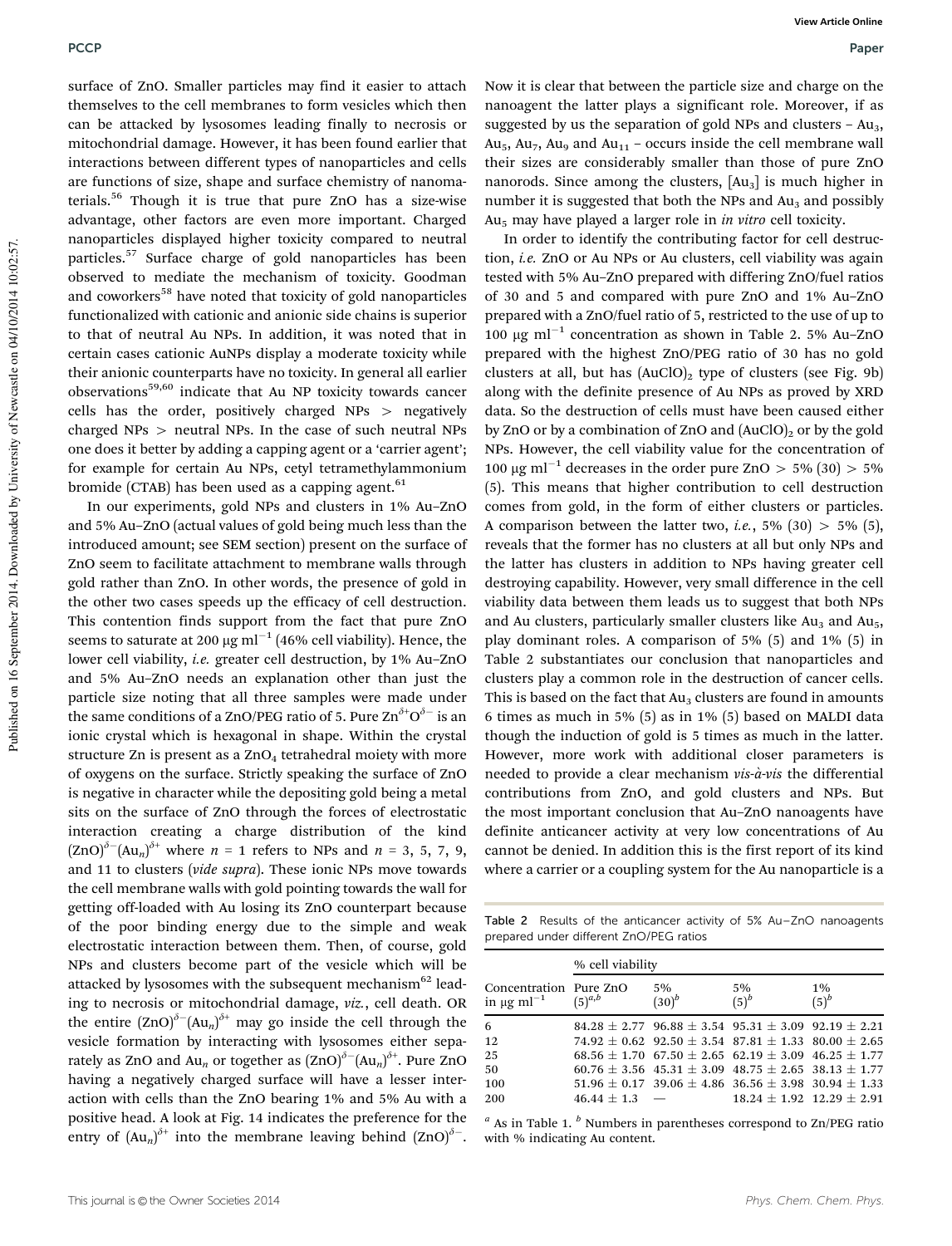

Scheme 2 Schematic representation of the formation of Au clusters.

simple molecule like ZnO which itself is toxic to cancer cells though to a much lesser extent and is simultaneously nontoxic to normal cells.

A comment on the anticancer property of pure ZnO is in order. Though the cell viability is around 40% with saturation at this point in our work the same seems to be so in earlier studies<sup>55–58</sup> as can be seen from T3 (ESI<sup>†</sup>) though the cells tested are different.

#### 3.9. Mechanism for the formation of Au clusters

The formation of Au clusters entirely depends on the amount of PEG as well as  $HAuCl_4^-$  used during preparation. At low PEG, up to 1% Au, bulk Au nanoparticles as well as a small amount of Au clusters were being formed on the surface of ZnO. At 5% Au, in addition to bulk Au nanoparticles, AuClO clusters were also formed and there was no formation of Au clusters. As soon as the PEG concentration was increased, Au clusters in addition to the bulk Au nanoparticles were formed on the surface of ZnO. Odd numbered Au clusters are dominant with the presence of lesser quantities of even numbered ones. We can infer from this observation that initially AuClO was formed at a low supply of energy. At the expense of high energy during the combustion process, most of the Cl was removed from AuClO to form Au clusters. A schematic representation of the formation of Au clusters is shown in Scheme 2.

## 4. Conclusion

In conclusion, fuel dependent Au clusters were prepared by tailoring the Zn/PEG ratio using a solution combustion synthesis. Only at high PEG, Au clusters were formed with the major peak at Au<sub>3</sub> clusters. Low supply of energy causes the formation of  $(AuClO)_2$  clusters instead of  $Au_n$  clusters with *n* being even and odd with the dominant presence of odd numbered ones. There is a simultaneous existence of nanoparticles and clusters. The PL mechanism of Au–ZnO depends on the surface and size of the particles. The electron transfer from Au to ZnO occurring at the surface enhances the PL of ZnO and the presence of Au clusters seems to quench the ZnO emission. The catalytic effect on the reduction of 4-NP with an intermediate of 4-aminophenolate anion was promoted by bulk Au nanoparticles and conversion into 4-aminophenol by Au clusters. This study demonstrates the simple synthetic method to produce desired Au clusters just by tailoring the fuel ratio and the percentage

of doping. The most important contribution of this work is that Au–ZnO nanoparticles and clusters act as anticancer agents. In addition this is probably the first report of its kind where a carrier or a coupling system for the Au nanoparticle is a simple molecule like ZnO.

# Acknowledgements

P.T.M. acknowledges DST, Government of India, for a research scheme (SR/S1/IC/0053/2012) and the INSA for a Senior Scientist position. T.I.C. and T.M. thank DST, Government of India, for the research associateship from the above research scheme. Prof. M. V. Rajasekharan from the University of Hyderabad is thanked for EPR measurements. Professor T. Pradeep is thanked for the use of his DST unit of nanoscience.

### References

- 1 M. J. R. Vazquez, M. C. Blanco, R. Lourido, C. V. Vázquez, E. Pastor, G. A. Planes, J. Rivas and M. A. L. Quintela, *Langmuir*, 2008, 24, 12690–12694.
- 2 M. Ganguly, A. Pal, Y. Negishi and T. Pal, *Langmuir*, 2013, 29, 2033–2043.
- 3 T. M. Wallis, N. Nilius and W. Ho, *Phys. Rev. Lett.*, 2002, 89, 236802.
- 4 J. P. Wilcoxon and B. L. Abrams, *Chem. Soc. Rev.*, 2006, 35, 1162–1194.
- 5 P. Schwerdtfeger, *Angew. Chem., Int. Ed.*, 2003, 42, 1892–1895.
- 6 M. Li, D. P. Yang, X. Wang, J. Lu and D. Cui, *Nanoscale Res. Lett.*, 2013, 8, 182–186.
- 7 C. A. J. Lin, T. Y. Yang, C. H. Lee, S. H. Huang, R. A. Sperling, M. Zanella, J. K. Li, J. L. Shen, H. H. Wang, H. I. Yeh, W. J. Parak and W. H. Chang, *ACS Nano*, 2009, 3, 395–401.
- 8 J. Zheng, J. T. Petty and R. M. Dickson, *J. Am. Chem. Soc.*, 2003, 125, 7780–7781.
- 9 S. Link, A. Beeby, S. F. Gerald, M. A. E. Sayed, T. G. Schaaff and R. L. Whetten, *J. Phys. Chem. B*, 2002, 106, 3410–3415.
- 10 R. M. Olson, S. Varganov, M. S. Gordon, H. Metiu, S. Chretien, P. Piecuch, K. Kowalski, S. A. Kucharski and M. Musial, *J. Am. Chem. Soc.*, 2005, 127, 1049–1052.
- 11 X. Huang, I. H. E. Sayed, W. Qian and M. A. E. Sayed, *J. Am. Chem. Soc.*, 2006, 128, 2115–2120.